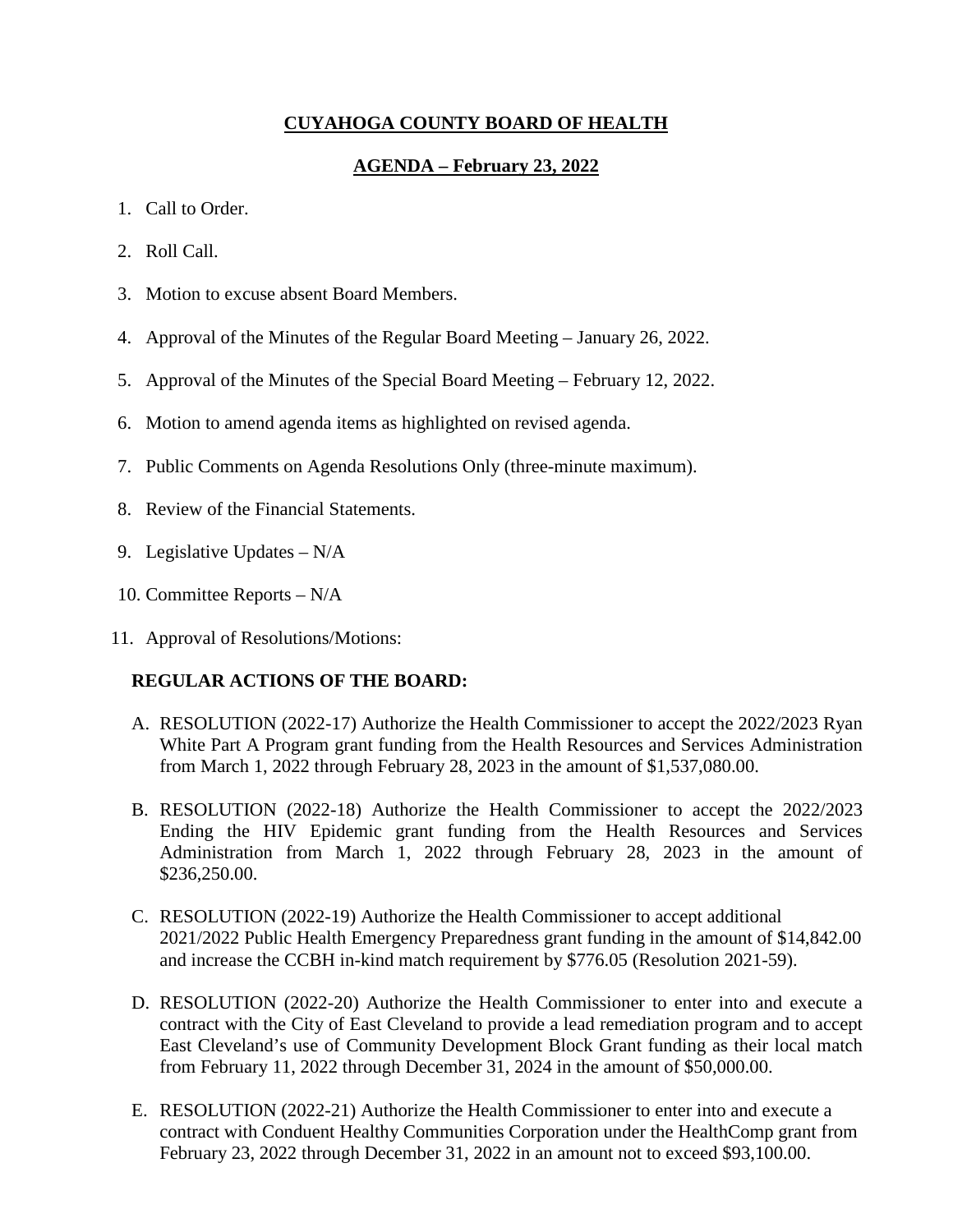- F. RESOLUTION (2022-22) Authorize the Health Commissioner to enter into and execute a contract with Neighborhood Leadership Institute under the Ohio Equity Institute grant from January 1, 2022 through December 31, 2022 in an amount not to exceed \$348,000.00.
- G. RESOLUTION (2022-23) Authorize the Health Commissioner to enter into contract with the following agencies under Centers for Disease Control and Prevention (CDC) Racial and Ethnic Approaches to Community Health (REACH) grant from September 30, 2021 through September 29, 2022.

|                                   | Amount to be paid |
|-----------------------------------|-------------------|
|                                   | not to exceed:    |
| A Vision of Change, LLC           | \$33,112.00       |
| <b>Better Health Partnership</b>  | \$75,914.00       |
| Case Western Reserve University   | \$202,698.00      |
| <b>Cleveland State University</b> | \$26,000.00       |
| <b>Fairhill Partners</b>          | \$25,912.00       |
| Neighborhood Family Practice      | \$43,063.00       |

- H. RESOLUTION (2022-24) To appoint Prakash Ganesh, MD as Medical Director and to authorize the Health Commissioner to enter into and execute a contract with Prakash Ganesh, MD to provide medical director services at CCBH from April 1, 2022 through December 31, 2023 in an amount not to exceed \$39,375.00.
- I. RESOLUTION (2022-25) To authorize payment for the contract and/or order with the following vendors:

| Vendor                 | Amount      | Date       | <b>Purpose</b>                |
|------------------------|-------------|------------|-------------------------------|
| Klarich Farms, LLC     | \$18,050.00 | 11/20/2018 | 7536 Stearns Rd, Olmsted Twp. |
| City of North Olmsted  | \$2,453.00  | 11/20/2018 | 7536 Stearns Rd, Olmsted Twp. |
| Cuy. Cty. Public Works | \$2,547.00  | 11/20/2018 | 7536 Stearns Rd, Olmsted Twp. |

## **BOARD ORDERS, RULES, FEES OR REGULATIONS:**

## **FIRST READING:**

None

### **SECOND READING:**

None

## **THIRD READING:**

None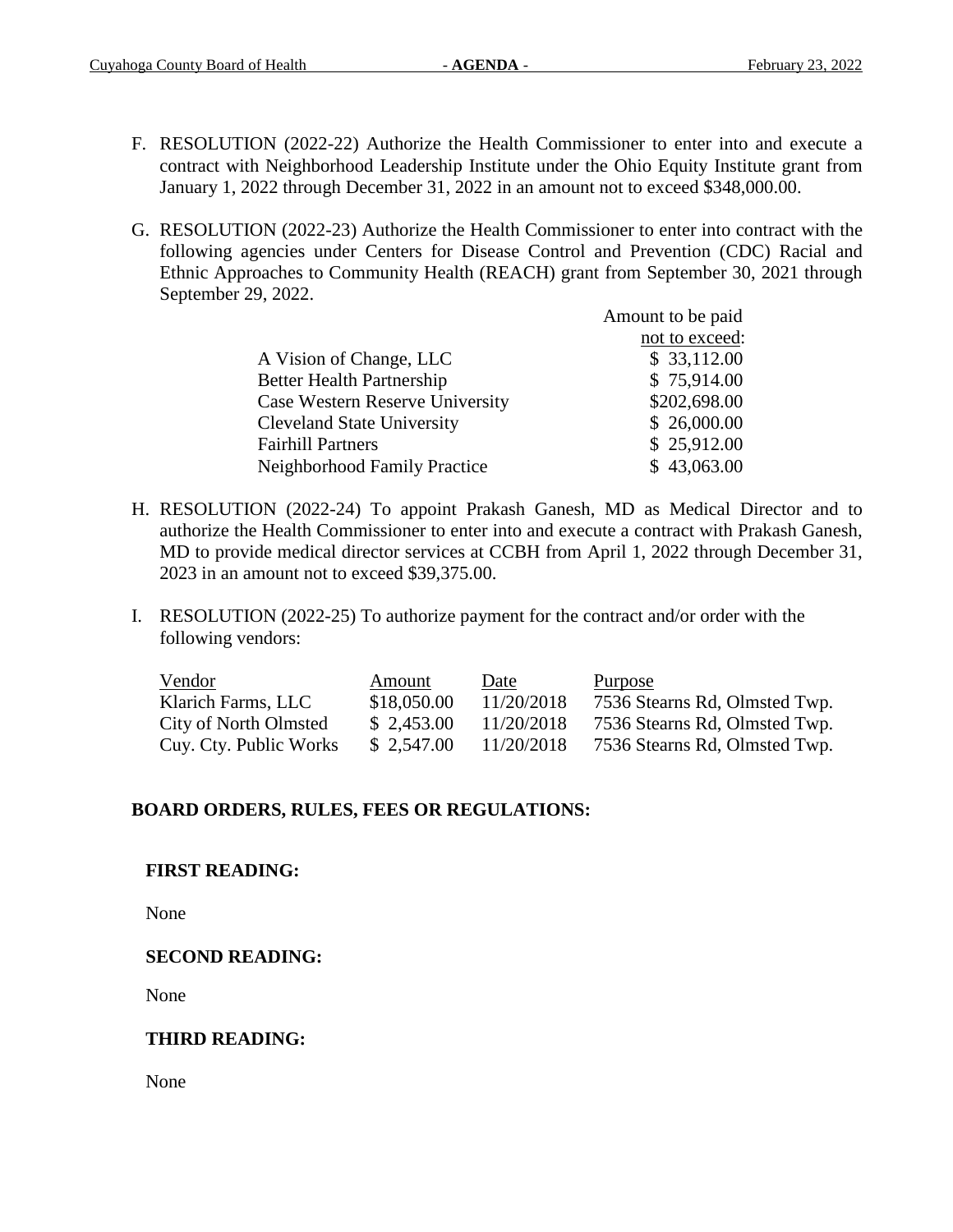- 12. RESOLUTION (2022-26) Approval of the Consent Agenda as set forth in the attached schedules:
	- Schedule A Appropriation Measures. Schedule B Cash Transfers. Schedule C Routine Personnel Actions. Schedule D Employee Training and Travel Expenses. Schedule E Approval of Vouchers. (Available upon request) Schedule F CRC Report and Other Contracts.
- 13. Health Commissioner's Report (1) COVID-19 Response Update
- 14. Public and Staff Comments (three-minute maximum).
- 15. Motion to adjourn to Executive Session to discuss personnel issues.
- 16. Miscellaneous Business.
- 17. Motion to adjourn the meeting.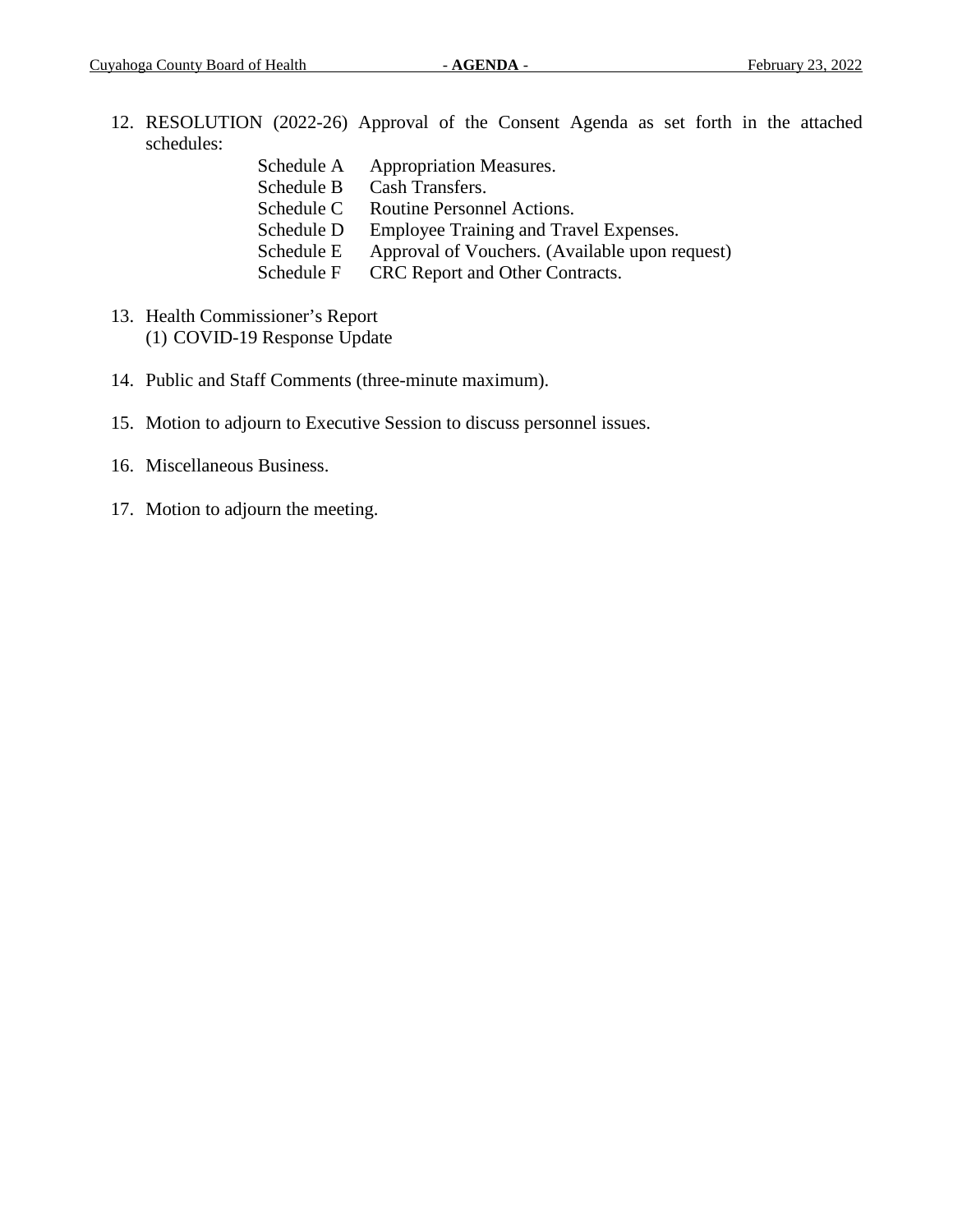## **SCHEDULE A APPROPRIATION MEASURES**

### 1. Establish Budgets

- A. Establish a budget for the 2022/2023 Health Resources and Services Administration (HRSA) Ryan White Part A Program grant in the amount of \$1,537,080.00 (ref. enclosed).
- B. Establish a budget for the 2022/2023 Ending the HIV Epidemic (EHE) Care grant in the amount of \$236,250.00 (ref. enclosed).
- C. Establish a budget for the 2022/2024 East Cleveland Community Development Block grant in the amount of \$50,000000 (ref enclosed).
- D. Establish a budget for the 2022 HealthComp grant in the amount of \$486,122.24 (ref. enclosed).
- 2. Budget Revisions
	- A. Budget revision in the 2021/2022 Public Health Emergency Preparedness (PHEP) grant to increase the budget by \$15,618.05 (ref. enclosed).
	- B. Budget revision in the 2019 Water Pollution Control Loan Fund grant to redistribute \$31.00 (ref. enclosed).
	- C. Budget revision in the 2020 Water Pollution Control Loan Fund grant to redistribute \$3,959.56 (ref. enclosed).
	- D. Budget revision in the 2019/2020 Overdose Data to Action grant to redistribute \$173,948.36 (ref. enclosed).
	- E. Budget revision in the 2020/2021 Overdose Data to Action grant to reduce the budget by \$472,596.00 (ref. enclosed).
	- F. Budget revision in the 2021/2022 Racial and Ethnic Approaches to Community Health (REACH) grant to redistribute \$2,164.00 (ref. enclosed).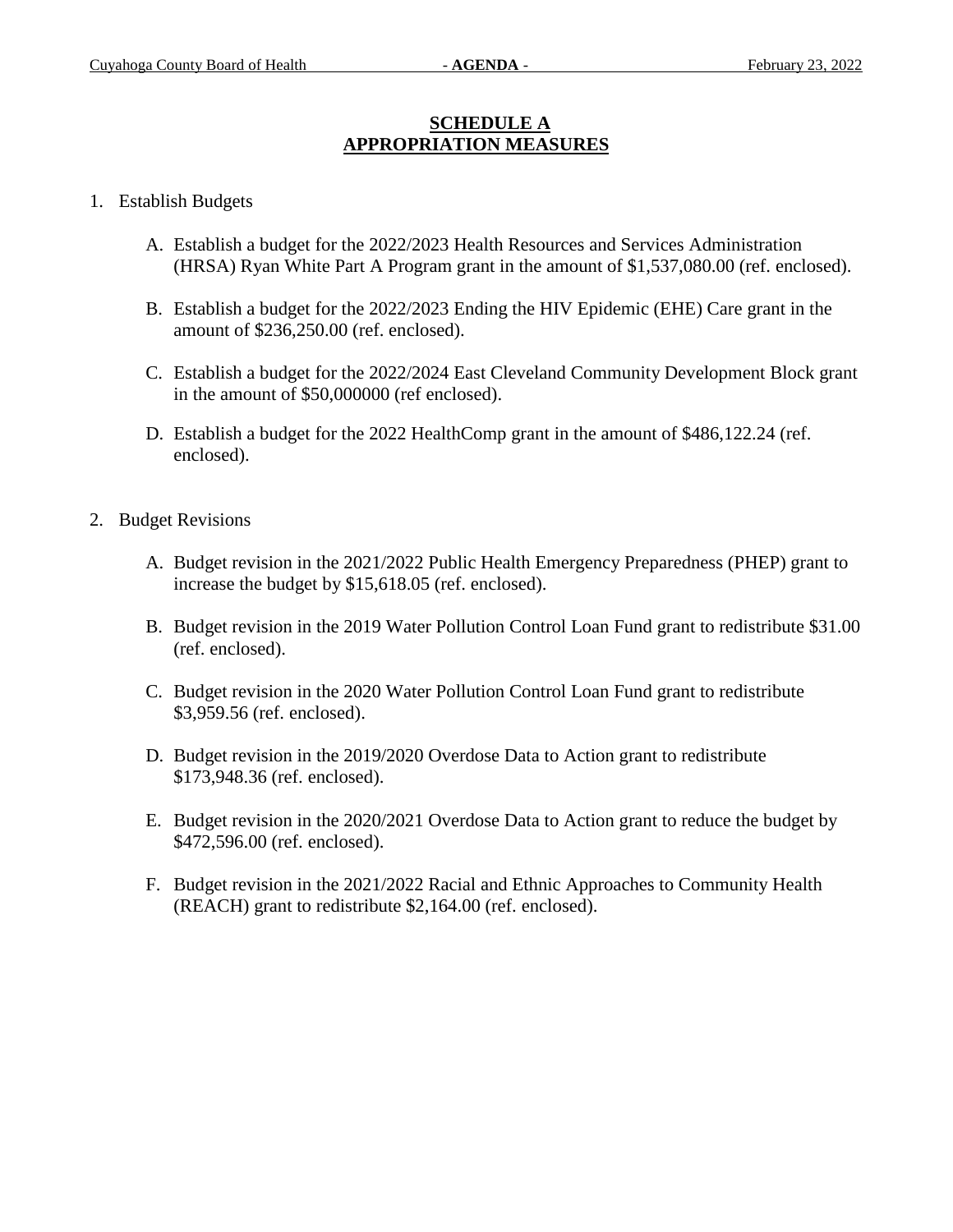# **SCHEDULE B CASH TRANSFERS**

1. Operating Transfers

None

2. Residual Equity Transfers

None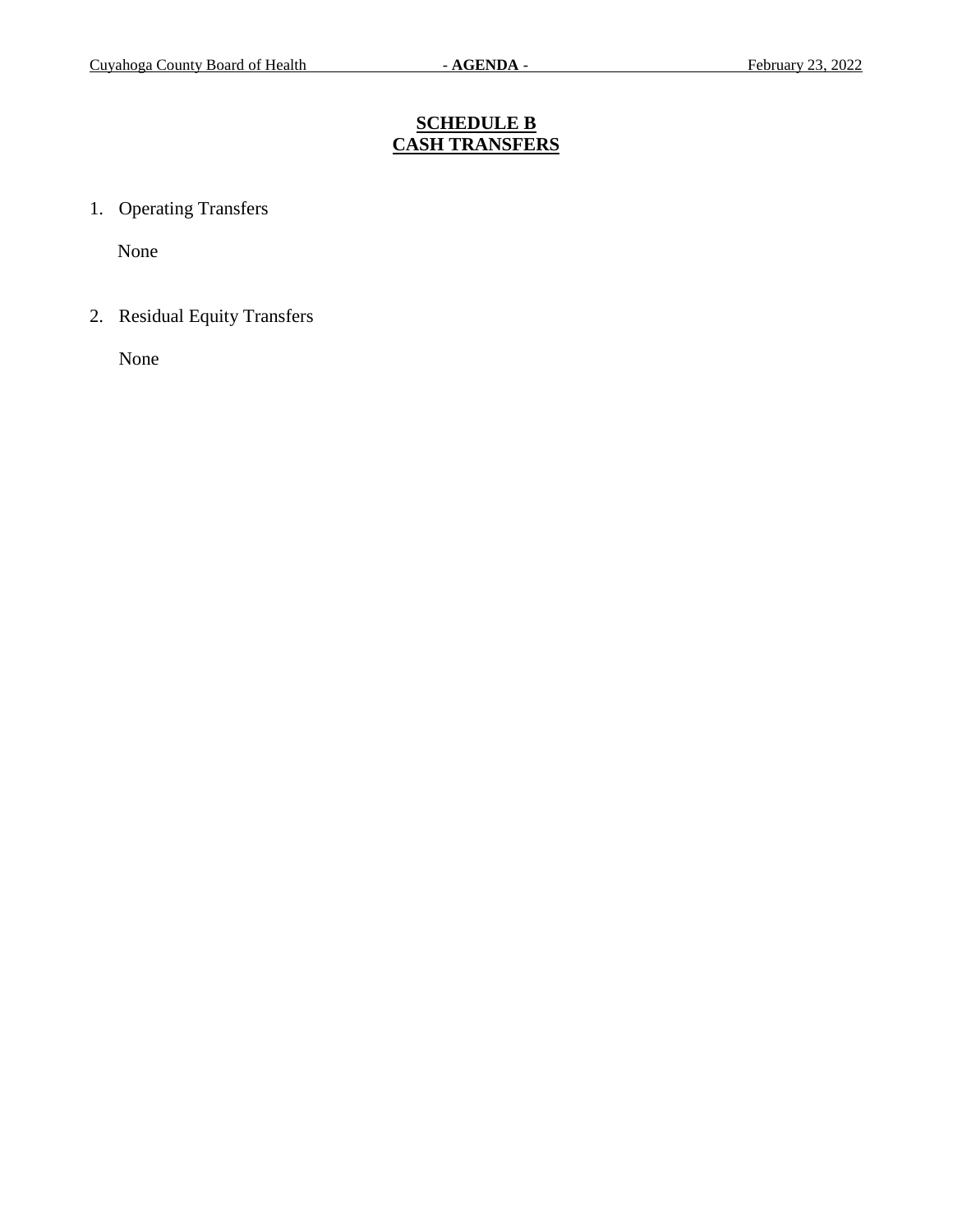## **SCHEDULE C ROUTINE PERSONNEL ACTIONS**

Unless otherwise specifically indicated, said appointments shall be effective as of the beginning of the next pay period following completion and satisfaction of any post offer requirements and signature as determined by the Director of Organizational Development.

Appointment(s):

- A. TBD, Disease Intervention Specialist, Grade D, \$46,991.00 annually.
- B. TBD, Disease Intervention Specialist, Grade D, \$46,991.00 annually.
- C. TBD, Disease Intervention Specialist, Grade D, \$46,991.00 annually.
- D. TBD, Director of Population Health, Grade H, \$83,194.00 annually.
- E. TBD, Director of Nursing & Clinical Services, Grade H, \$83,194.00 annually.
- F. TBD, Grant Supervisor, Grade F, \$61,959.00 annually.
- G. TBD, Epidemiology Supervisor, Grade F, \$61,959.00 annually.
- H. TBD, Human Resources Generalist, Grade D, \$46,991.00 annually.
- I. TBD, Human Resources Generalist, Grade D, \$46,991.00 annually.
- J. TBD, Administrative Services Supervisor, Grade D, \$46,991.00 annually.

Resignation(s):

A. Angela Bailey, Deputy Director, effective February 3, 2022.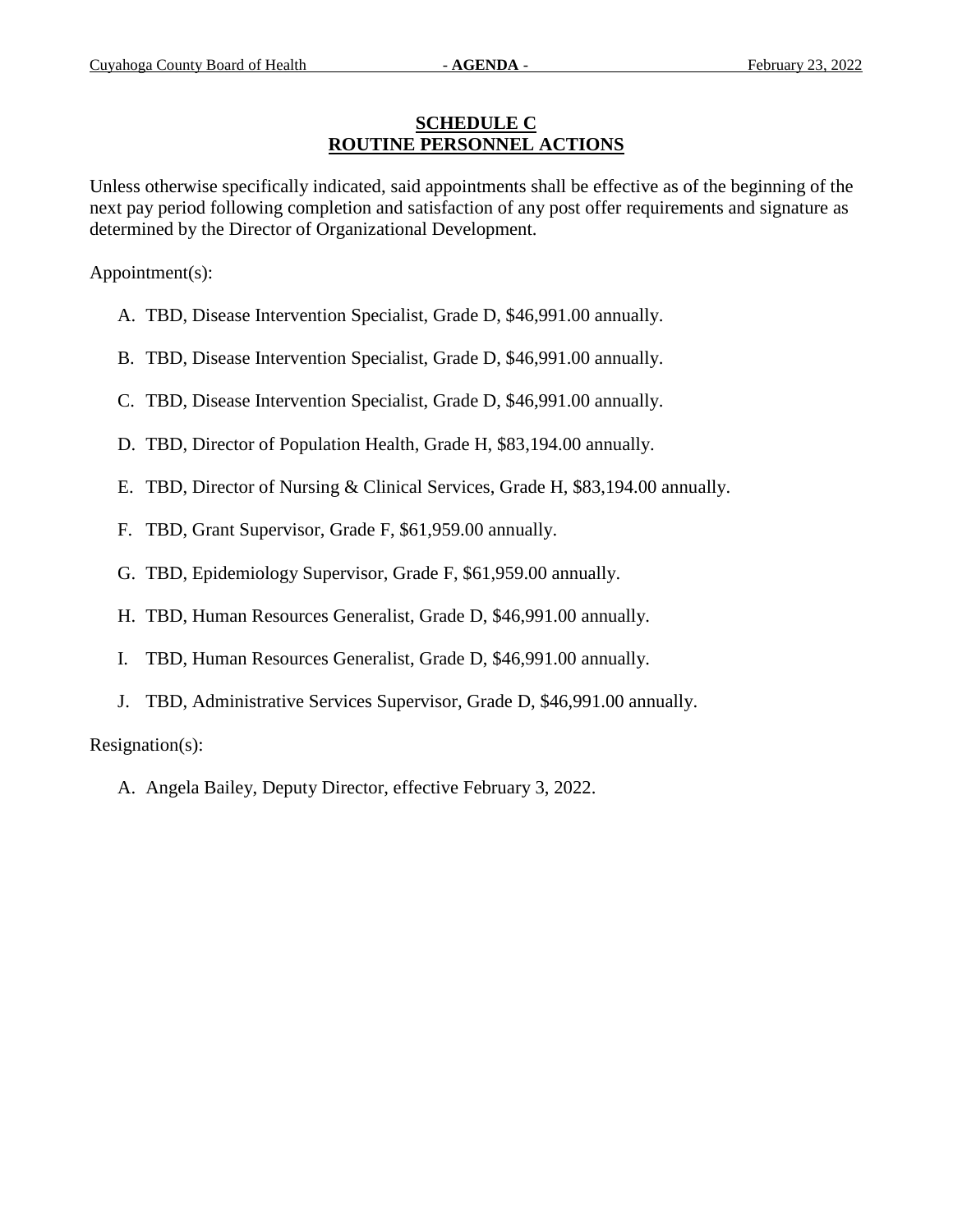## **SCHEDULE D EMPLOYEE TRAINING AND TRAVEL EXPENSES**

### Administration

None

#### Environmental Public Health

- a. Correction to travel from September 2021 agenda item b Tom Fink and Ashley Ruminski to attend the Aquatic Professionals Conference February 7-10, 2022 – St. Pete Beach, FL. Dates should have read February 6-13, 2022.
- b. Frank Varga to Mahoning County Health Department February 26, 2022 Austintown, OH.

### Epidemiology, Surveillance and Informatics

- a. Richard Stacklin and Tatyana Khaled to OEI Technical Assistance meetings February 1, 2022 December 31, 2022 to various locations in Ohio.
- b. Richard Stacklin and Tatyana Khaled to Ohio Infant Mortality Collaborative meetings from February 1, 2022 – December 31, 2022 – Columbus.
- c. Rebecca Hysing to 2022 Preparedness Summit: Reimagining Preparedness in the Era of COVID-19 - April 3-7, 2022 - Atlanta, GA.

Prevention and Wellness

None

\*Professional education under ONA contract.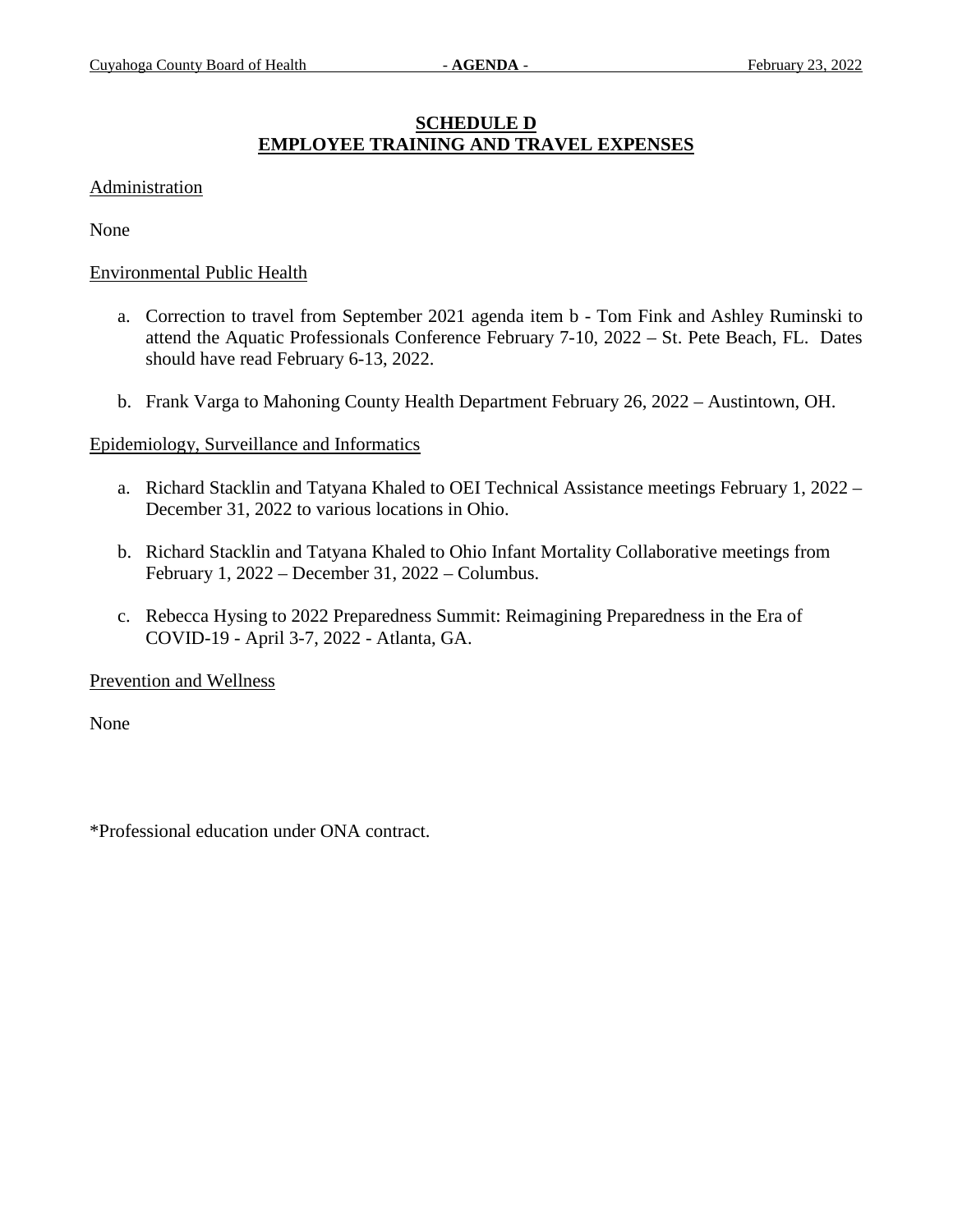## **SCHEDULE F CRC REPORT AND OTHER CONTRACTS**

### A. CRC Report

1. February 1, 2022 Meeting (ref. enclosed):

No Exchange of Funds

CRC 2022-19: Addendums – Paragon CMS - to extend end of contract term

| Approval #   | From       | Tο         |
|--------------|------------|------------|
| 2021-91      | 01/11/22   | 02/25/2022 |
| CRC 2021-72  | 01/14/2022 | 03/15/2022 |
| CRC 2021-106 | 02/08/2022 | 04/03/2022 |
| CRC 2021-112 | 02/08/2022 | 04/03/2022 |

CRC 2022-20: Phase II Stormwater MOUs - City of Olmsted Falls Village of Walton Hills

### Contract Approvals

CRC 2022-21: David W. Knight, D.D.S. - \$1,000.00

### Revenue Generating Agreements

CRC 2021-64: Paramount Insurance Company - amount to be received shall be consistent with approved Paramount Insurance Company reimbursement rates

CRC 2022-22: DentaQuest, LLC - amount to be received shall be consistent with approved DentaQuest, LLC reimbursement rates

2. February 15, 2022 Meeting (ref. enclosed):

No Exchange of Funds

CRC 2022-23: Phase II Stormwater MOUs – City of Highland Heights City of Independence Village of Newburgh Heights

Contract Authorizations

CRC 2022-24: Green Home Solutions - \$18,000.00

Contract Approvals

CRC 2022-25: Muse Content Group - \$20,000.00